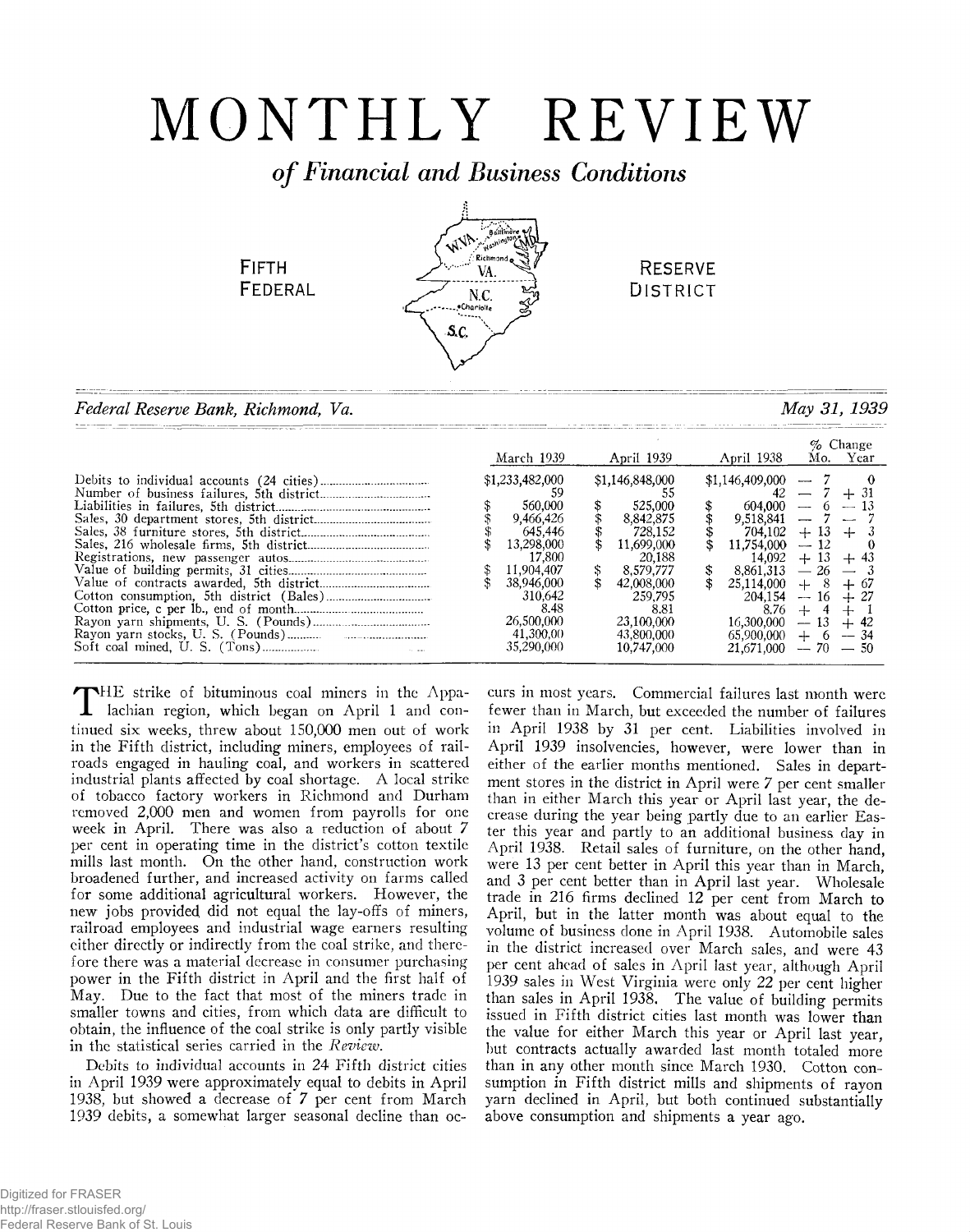**RESERVE BANK OPERATIONS:** There were no important changes in the statement of the Federal Reserve Bank of Richmond between April 15 and May 15, but between May 15, 1938, and May 15, 1939, total earning assets decreased by \$6,290,000, while Federal Reserve notes in actual circulation rose \$3,991,000, member bank reserve deposits rose \$31,479,000, and cash reserves of the bank rose \$36,940,000. The decrease in earning assets was due chiefly to a reduction in holdings of Government securities on the 1939 date.

|                                                                                                                                                       | 000                                 | omitted                             |                                      |
|-------------------------------------------------------------------------------------------------------------------------------------------------------|-------------------------------------|-------------------------------------|--------------------------------------|
| <b>ITEMS</b>                                                                                                                                          | May 15                              | Apr. 15                             | May 15                               |
|                                                                                                                                                       | 1939                                | 1939                                | 1938                                 |
| Discounts held $\ldots, \ldots, \ldots, \ldots$<br>Open market paper $\dots\dots\dots\dots\dots\dots$<br>Industrial advances<br>Government securities | 277<br>\$<br>24<br>1.172<br>134,227 | 260<br>\$<br>24<br>1.177<br>134.227 | 510<br>\$.<br>24<br>1.477<br>139,979 |
| Total earning assets                                                                                                                                  | 135.700                             | 135.688                             | 141.990                              |
| Circulation of Fed. Res. notes                                                                                                                        | 194.239                             | 195.287                             | 190.248                              |
| Members' reserve deposits                                                                                                                             | 246.064                             | 250.796                             | 214.585                              |
| Cash reserves                                                                                                                                         | 374.682                             | 367.824                             | 337.742                              |
| Reserve ratio $\ldots, \ldots, \ldots, \ldots, \ldots$                                                                                                | 74.27                               | 73.92                               | 71.32                                |

STATEMENT OF 41 REPORTING MEMBER BANKS: Member banks in 12 leading Fifth district cities increased loans and discounts by \$4,521,000 and investments in securities by \$5,776,000 between April 12 and May 10, both this year, and time deposits also rose by \$2,045,000, but their reserve balances declined \$3,519,000 during the same period and there was a small decline in demand deposits. During the year since May 11, 1938, material increases occurred in investments in securities, reserve balances, and demand deposits.

|                                                                                                                                                                                 | 000 omitted                                                     |                                                                 |                                                                       |  |
|---------------------------------------------------------------------------------------------------------------------------------------------------------------------------------|-----------------------------------------------------------------|-----------------------------------------------------------------|-----------------------------------------------------------------------|--|
| <b>ITEMS</b>                                                                                                                                                                    | May 10<br>1939                                                  | Apr. 12<br>1939                                                 | May 11<br>1938                                                        |  |
| Loans & discounts<br>Investments in securities<br>Reserve bal. with F. R. bank<br>Demand deposits<br>Time deposits $\dots\dots\dots\dots\dots\dots\dots\dots$<br>Money borrowed | \$241.819<br>434.511<br>159.331<br>20.065<br>476.866<br>202.466 | \$237,298<br>428.735<br>162.850<br>20.684<br>477.751<br>200.421 | \$237,586<br>377.690<br>137.571<br>18.605<br>444.409<br>198.355<br>23 |  |

**MUTUAL SAVINGS BANK DEPOSITS: Aggregate deposits** in 10 mutual savings banks in Baltimore totaling \$220,- 545,406 reached an all-time high on April 30, 1939, and compared with \$219,931,668 on March 31 this year and \$219,926,013 on April 30, 1938. The March 31, 1939, total was the previous high point for deposits.

EMPLOYMENT: The strike of bituminous coal miners in the Appalachian region tied up production in West Virginia and in most of the Virginia mines, and also caused the lay-off of some thousands of railroad employees on three lines whose chief freight is coal. It is estimated that around 150,000 men were out of work and without pay for approximately 6 weeks. A few industrial workers also suffered from lay-offs or restricted working time on account of coal shortage, but the strike was settled before industries were seriously affected. A strike in April of tobacco factory employees involving 2,000 workers was settled after one week. Cotton textile mills reduced running time about 7 per cent in April, and pay rolls naturally declined in proportion. On the other hand, construction work continued to expand in the Fifth district, giving additional employment to both skilled and unskilled workers in building trades, and miscellaneous industries continued operations at recent levels. The fol-

Digitized for FRASER http://fraser.stlouisfed.org/ Federal Reserve Bank of St. Louis lowing figures, compiled for the most part by the Bureau of Labor Statistics and covering all types of work except construction, show the trends of employment and payrolls in the Fifth district from March to April:

| <b>STATES</b>                                                                                                                                   | Percentage change from<br>Mar. 1939 to Apr. 1939<br>In number In amount<br>on payroll | of payroll                                              |
|-------------------------------------------------------------------------------------------------------------------------------------------------|---------------------------------------------------------------------------------------|---------------------------------------------------------|
| Maryland<br>Dist. of Columbia $\ldots, \ldots, \ldots, \ldots, \ldots, \ldots$<br>Virginia<br>West Virginia<br>North Carolina<br>South Carolina | $+1.0$<br>$+ 1.5$<br>$-2.4$<br>$-36.7$<br>$\pm$ $\frac{2}{4}$                         | 0.0<br>$+3.1$<br>$-4.1$<br>$-.39.9$<br>$-2.5$<br>$-2.2$ |

**COMMERCIAL FAILURES:** Bankruptcy figures for the district and the United States were reported by *Dun & Bradstreet* as follows:

| <b>PERIODS</b>     | District U.S. | Number of failures | $\bf District$ | Total liabilities<br>U.S. |
|--------------------|---------------|--------------------|----------------|---------------------------|
| April 1939         | 55            | 1.140              | \$525,000      | \$17.492.000              |
| March $1939$       | 59            | 1.123              | 560,000        | 17.915,000                |
| April 1938         | 42            | 1.172              | 604.000        | 21,147,000                |
| 4 Months, $1939$ , | 247           | 4.489              | \$2,172,000    | \$67.317.000              |
| 4 Months. 1938     | 202           | 4.865              | 3.138.000      | 103.915.000               |

**DEBITS TO INDIVIDUAL ACCOUNTS: Total debits to de**positors' accounts in 24 Fifth district cities declined seasonally by 7 per cent in April in comparison with the preceding month of March, income tax payments in March normally exceeding quarterly payments debited in April. In comparison with April 1938 debits, those for April 1939 were larger in 17 of the 24 cities, and the district total showed a small increase, although April last year had one more business day than April this year.

|                                                                                                                                                        |                                                                    | 000                                                                | omitted                                                           |                                                                                                                                                               |                                                                                                                                               |
|--------------------------------------------------------------------------------------------------------------------------------------------------------|--------------------------------------------------------------------|--------------------------------------------------------------------|-------------------------------------------------------------------|---------------------------------------------------------------------------------------------------------------------------------------------------------------|-----------------------------------------------------------------------------------------------------------------------------------------------|
| <b>CITIES</b>                                                                                                                                          | Apr.<br>1939                                                       | Mar.<br>1939                                                       | Apr.<br>1938                                                      | Month                                                                                                                                                         | $%$ of Change<br>Year                                                                                                                         |
| Marvland<br>Baltimore<br>.<br>$Cumberland \dots$<br>Hagerstown<br>$\cdots$                                                                             | \$<br>318,990<br>7.883<br>8.324                                    | \$<br>340,906<br>7,821<br>8,222                                    | S<br>337,582<br>7.249<br>8.165                                    | $-6$<br>$rac{1}{+}$ 1                                                                                                                                         | $-6$<br>$-1 - 9$<br>$\mathbf{2}$<br>$+$                                                                                                       |
| Dist. of Col.<br>Washington                                                                                                                            | 256,489                                                            | 272,053                                                            | 253,283                                                           | - 6                                                                                                                                                           | $-1$                                                                                                                                          |
| Virginia<br>Danville<br>.<br>$Lynchburg \ldots$<br>Newport News.<br>Norfolk<br>.<br>Portsmouth<br>Richmond<br>.<br>$Roanoke \ldots \ldots$             | 6.869<br>12.925<br>8.411<br>46,941<br>4.336<br>132,807<br>25,204   | 7,089<br>13,439<br>8.893<br>50.447<br>4.260<br>139,432<br>30,089   | 7,000<br>13.496<br>7.886<br>45,774<br>4.047<br>133,041<br>23,297  | $-$ 3<br>4<br>$\overline{\phantom{0}}$<br>$-5$<br>$\overline{7}$<br>$\overline{\phantom{0}}$<br>$\mathbf{2}$<br>÷<br>- 5<br>$\overline{\phantom{0}}$<br>$-16$ | $-2$<br>$\overline{4}$<br>$\overline{\phantom{a}}$<br>$+7$<br>$\boldsymbol{\mathcal{S}}$<br>$+$<br>$\overline{\tau}$<br>$\theta$<br>-8<br>$+$ |
| West Virginia<br>Charleston<br>Huntington<br>.                                                                                                         | 41.855<br>14.888                                                   | 45.373<br>16.366                                                   | 43.607<br>16.662                                                  | -8<br>$\equiv$<br>9                                                                                                                                           | $-4$<br>$-11$                                                                                                                                 |
| North Carolina<br>Asheville<br>.<br>Charlotte<br>.<br>Durham<br>.<br>Greensboro<br>$\cdots$<br>Raleigh<br>.<br>Wilmington<br>$\cdots$<br>Winston-Salem | 11,389<br>55,815<br>21,834<br>17,729<br>37,586<br>10,172<br>36,630 | 12.035<br>58,816<br>26,375<br>20,422<br>44,645<br>10,300<br>41.275 | 11.236<br>50,687<br>23,580<br>16.819<br>35,530<br>9.753<br>34,851 | — 5<br>$-5$<br>$-17$<br>$-13$<br>$-16$<br>$-1$<br>$-11$                                                                                                       | -1- 1<br>$+10$<br>- 7<br>-5<br>$+$<br>$+$ 6<br>$+4$<br>5<br>$+$                                                                               |
| South Carolina<br>Charleston<br>.<br>Columbia<br>.<br>Greenville<br>.<br>Spartanburg<br>$\ddot{\phantom{1}}$                                           | 17,669<br>25,072<br>18.218<br>8,812                                | 16,938<br>30,428<br>18,530<br>,9,328                               | 16,181<br>22,541<br>16.125<br>8,017                               | $+ 4$<br>$-18$<br>$-2$<br>$-6$                                                                                                                                | -4-9<br>$+11$<br>$+13$<br>$+10$                                                                                                               |
| District Totals<br>$\overline{a}$                                                                                                                      | \$1,146,848                                                        | \$1,233,482                                                        | \$1,146,409                                                       | $-7$                                                                                                                                                          | $\bf{0}$                                                                                                                                      |

**REGISTRATIONS OF NEW AUTOMOBILES:** Sales of new passenger automobiles rose further in the Fifth district in April and totaled 20,188 cars, an increase of 13 per cent over 17,800 cars sold in March 1939 and 43 per cent over 14,092 cars sold in April 1938. The large increases in sales in the Carolinas over 1938 sales reflect steady employment in textile industries and payments by the Gov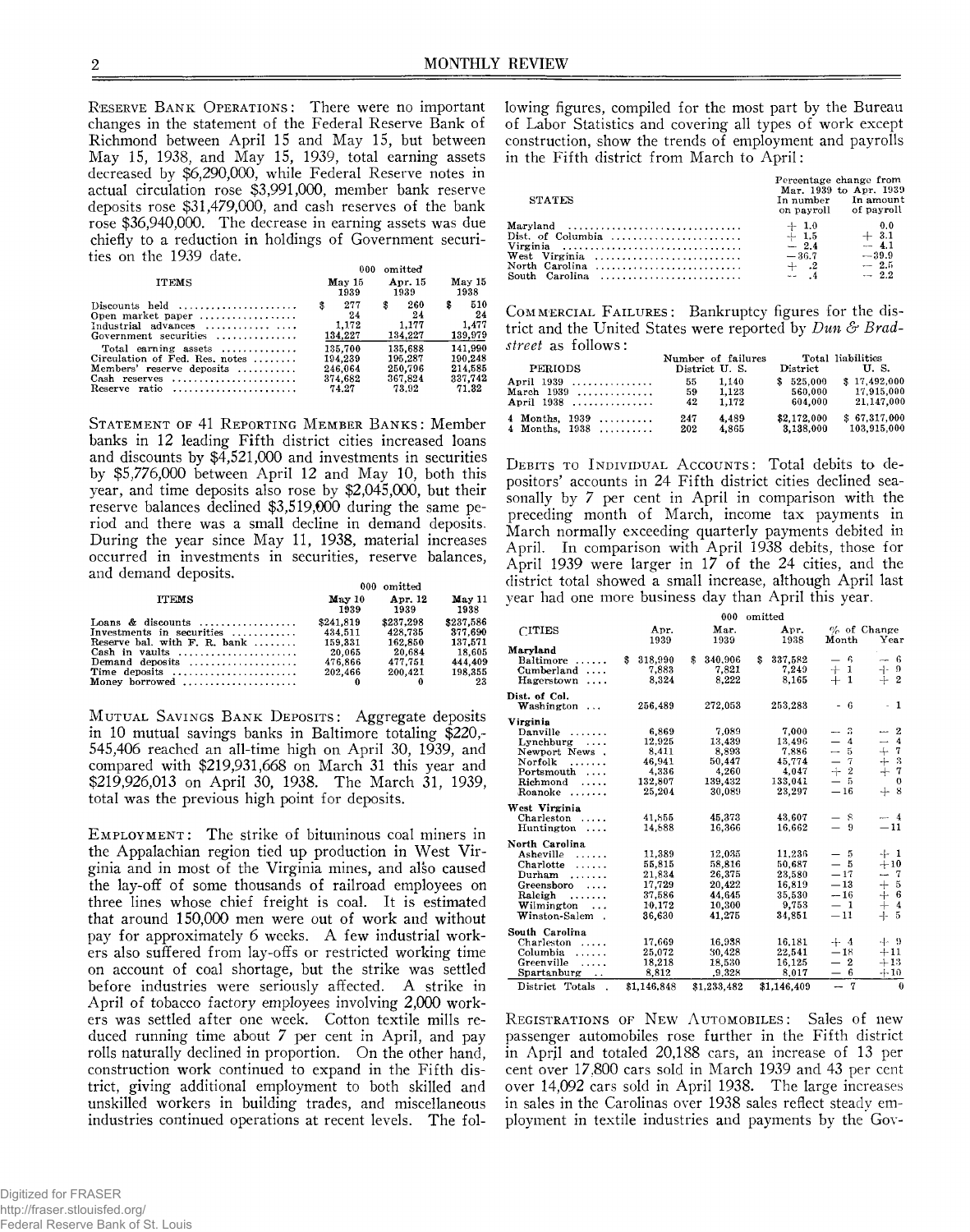ernment to farmers under various crop control plans. The following registration figures for new cars were furnished by *R. L* . *Polk & Co.,* of Detroit:

| Registration of New Passenger Cars                                                                                                |                                                    |                                                    |                                                    |                                                       |                                                     |                                                    |
|-----------------------------------------------------------------------------------------------------------------------------------|----------------------------------------------------|----------------------------------------------------|----------------------------------------------------|-------------------------------------------------------|-----------------------------------------------------|----------------------------------------------------|
| <b>STATES</b>                                                                                                                     | Apr.<br>1939                                       | Apr.<br>1938                                       | %<br>Change                                        | 1939                                                  | 4 Months 4 Months<br>1938                           | %<br>Change                                        |
| $Maryland \ldots$ .<br>Dist. of Col. $\dots$<br>Virginia<br>West Virginia<br>No. Carolina<br>$\cdots$<br>So. Carolina<br>$\cdots$ | 3.735<br>2.807<br>4,633<br>2.074<br>4.669<br>2.270 | 2.686<br>1.936<br>3.383<br>1,698<br>3.144<br>1.245 | $+39$<br>$+45$<br>$+37$<br>$+22$<br>$+49$<br>$+82$ | 13.164<br>8,988<br>13.278<br>6.411<br>14.526<br>8.287 | 8.714<br>5.921<br>10.611<br>5.196<br>9.733<br>4.876 | $+51$<br>$+52$<br>$+25$<br>$+23$<br>$+49$<br>$+70$ |
| District                                                                                                                          | 20,188                                             | 14.092                                             | $-1.43$                                            | 64.654                                                | 45,051                                              | $-1 - 44$                                          |

**CONSTRUCTION:** The aggregate volume of building provided for in permits issued and contracts awarded in the Fifth district in April was slightly less than the work provided for in March, but was materially ahead of April 1938. Building permits issued in 31 cities in April 1939 totaling \$8,579,777 showed declines of 28 per cent from \$11,904,407 in March 1939 and 3 per cent from \$8,861,- 313 in April 1938. Seventeen of the 31 cities reported higher figures last month, but two very large declines in Raleigh, N. C., and Charleston, S. C., caused the district decline this year. Washington led with permits totaling \$2,826,710 last month, Baltimore was second with \$1,- 443,162, and Charlotte third with \$873,417.

Contracts awarded in the Fifth district in April 1939 totaled \$42,008,000, the highest figure for any month since March 1930, and were 67 per cent above contracts totaling \$25,114,000 awarded in April 1938. During the first 4 months of 1939, contract awards totaling \$125,- 620,000 exceeded awards made in the first 4 months of 1938 by 51 per cent. Figures collected by the *F. W. Dodge Corporation* by states for April 1939 and 1938 on construction contracts awarded are as follows:

| $Fifth$ District                       | \$42,563,000* | \$25.814.000* | $+ 65$     |
|----------------------------------------|---------------|---------------|------------|
| South Carolina                         | 5,350,000     | 2.451.000     | $+118$     |
| North Carolina                         | 7.536,000     | 4.636.000     | $-1$ 63    |
| West Virginia $\ldots$                 | $3.915.000*$  | 4,785,000*    | $-18$      |
| Virginia $\ldots \ldots \ldots \ldots$ | 9.581.000     | 5,593,000     | $-1 - 71$  |
| Dist. of Col. $\ldots \ldots \ldots$   | 9.705.000     | 1.799.000     | $+439$     |
|                                        | \$6,476,000   | \$6,550,000   | $-1$       |
| <b>STATES</b>                          | April 1939    | April 1938    | $%$ Change |

**\* Includes some W . Va, contracts outside Fifth district.**

COAL: Very little coal was mined in the Fifth district in April, due of course to the strike in the Appalachian region, but mines in states farther west increased output and brought to the surface approximately 10,747,000 net tons, about a third of probable production had there been no labor trouble. In March this year, before the strike began 35,290,000 tons were mined, and in April 1938 production totaled 21,671,000 tons. Total output of bituminous coal this calendar year to May 6 totaled 118,241,000 tons, a higher figure by 6 per cent than 111,430,000 tons mined to the same date in 1938. Shipments of coal through Hampton Roads fell to a very low figure in April this year, but shipments from January 1 through May 6 totaling 6,550,376 tons exceed shipments of 6,142,373 tons to May 6, 1938. Consumption of reserve stocks of coal during the strike will probably increase the demand for coal from industries, railroads and wholesale yards until reserves are rebuilt.

COTTON TEXTILES: Cotton textile mills reduced operations in the Fifth district about 7 per cent during April below the March level, figured on a daily basis, but ran at a rate 27 per cent ahead of the April 1938 rate. Last month's reduction in running time and cotton consumption was apparently due in part to accumulating inventories and in part to difficulty in obtaining suitable cotton for spinning. Mill margins narrowed further as spot cotton prices rose without corresponding advances in yarn and gray goods, and trade reports state that most mills producing standard cloth constructions are operating at a loss. Style changes recently increased demand from retailers for ginghams and other finished cotton dress fabrics, and retail sales of household goods expanded. Consumption of cotton by states in the Fifth district in April 1939, March 1939, and April 1938, in bales, is shown below:

| <b>MONTHS</b>    | No. Carolina So. Carolina |         |        | Virginia District |
|------------------|---------------------------|---------|--------|-------------------|
| April 1939       | 140.596                   | 108.766 | 10.433 | 259.795           |
| March $1939$ ,   | 169.147                   | 128.110 | 13.385 | 310.642           |
| April 1938       | 109.676                   | 84.296  | 10.182 | 204.154           |
| 4 Months, $1939$ | 615,376                   | 466.852 |        | 46,708 1.128,936  |
| 4 Months, 1938   | 474.004                   | 362.252 | 44.207 | 880.463           |

RAYON: Deliveries of rayon filiment yarn to domestic consumers in April amounted to 23,100,000 pounds as compared with 26,500,000 pounds in March 1939 and 16.300.000 pounds in April 1938. Production of yarn exceeded consumption last month, and stocks held by producers rose from 41,300,000 pounds on March 31 to 43.800.000 pounds on April 30. Holdings of yarn on the latter date were not out of balance, however, and compared favorably with an inventory of 65,900,000 pounds on April 30, 1938. *Rayon Organon* for May states that reduced consumption in April was due to the depressing effects of the unsettled foreign situation and to a normal between-season decline in fabricators' operations. The *Organon* further says that during the past several months market demand has been especially active for the fine denier rayon yarns as a result of the continuing high price of silk, and producers found it necessary to increase production and stocks of fine denier yarns to requirement levels. The increase in yarn stocks has occurred principally in those yarns where the supply was insufficient to meet the demand, and not in those deniers where the supply was already adequate.

Corron: Activity in the spot cotton market increased sharply between the middle of April and the middle of May, and prices on Southern markets rose from an aver-

**Cotton Consumed and On Hand**

|                                                | (Bales) |                     |                          |                     |
|------------------------------------------------|---------|---------------------|--------------------------|---------------------|
|                                                | Apr.    |                     | Apr. Aug. 1 to Apr. 30   |                     |
| Fifth district states:                         | 1939    |                     | 1938 This Year Last Year |                     |
|                                                |         |                     |                          |                     |
| Cotton consumed $\ldots$                       | 259.795 | 204.154             |                          | 2,477,555 2,175,753 |
| Cotton growing states:                         |         |                     |                          |                     |
| Cotton consumed $\ldots$                       | 463.528 | 350.697             |                          | 4.361.178 3.766.943 |
| Cotton on hand April 30 in                     |         |                     |                          |                     |
| Consuming establishments . 1,087,689 1,416,704 |         |                     | .                        | .                   |
| Storage & compresses  12,920,027 10,400,394    |         |                     | .                        | .                   |
| United States:                                 |         |                     |                          |                     |
| Cotton consumed $\ldots$ ,,,,,,,,              |         |                     |                          |                     |
|                                                | 546.702 | 413.169             | 5,150,040                | 4.430.333           |
| Cotton on hand April 30 in                     |         |                     |                          |                     |
| Consuming establishments                       |         | 1,292,349 1,699,827 | .                        | .                   |
| Storage & compresses  12,968,295 10,487,001    |         |                     | .                        | 1.1.1.1.1.1         |
| Exports of cotton $\ldots \ldots \ldots$       | 178.225 | 377.250             | 2,964,098                | 5.033.829           |
|                                                |         |                     |                          |                     |
| Spindles active, U. S.  22,109,394 21,772,680  |         |                     |                          | .                   |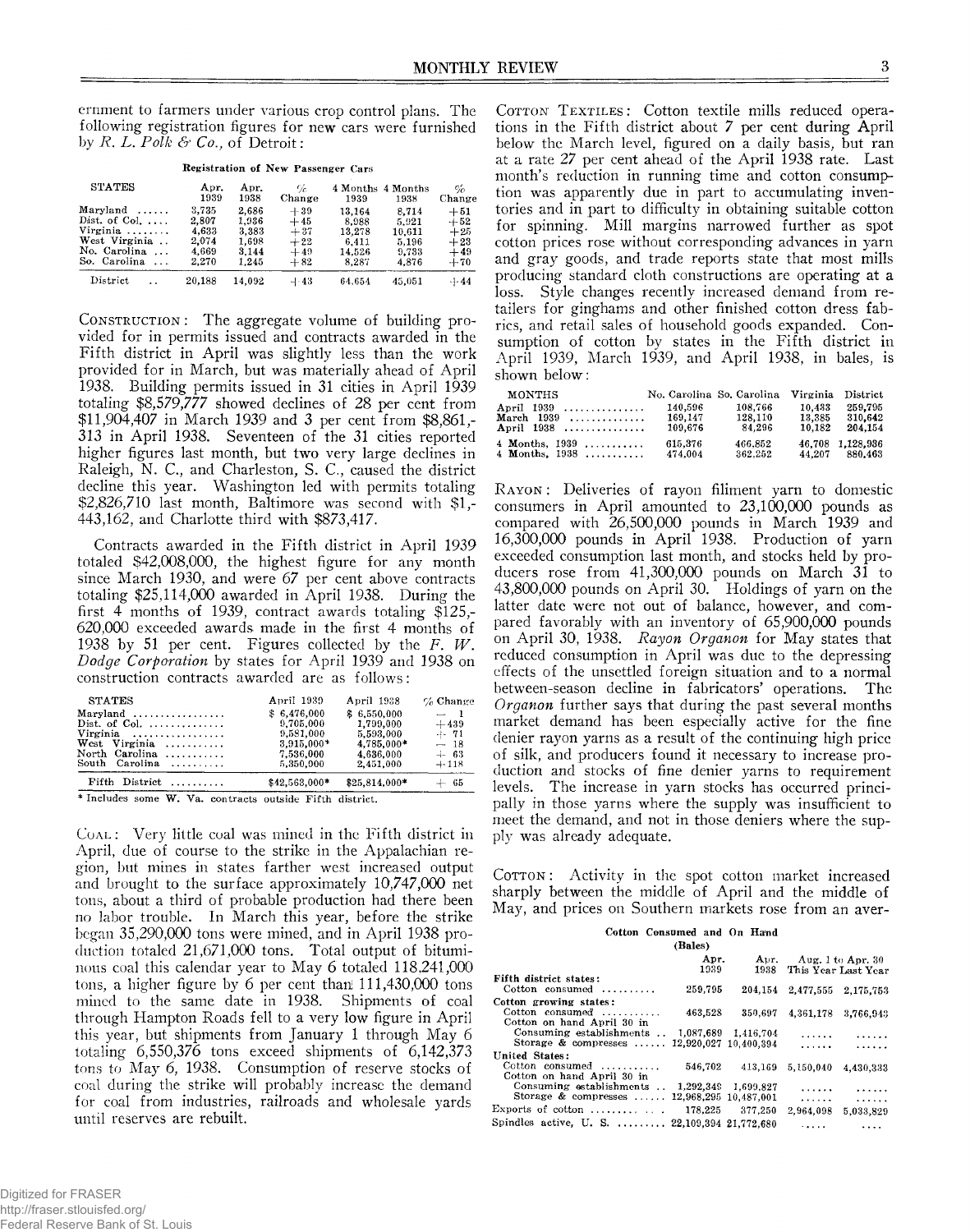age of 8.32 cents per pound, middling basis, on April 14 to 9.05 cents on May 12. The futures market continued dull for the most part, but spots were stimulated by a growing scarcity of good cotton outside Government loan stocks, the latter not being available for consumption at present prices. The accompanying table shows cotton in storage and compresses totaling 12,968,295 bales on April 30, but approximately 11,360,000 bales of that amount are impounded.

TOBACCO MANUFACTURING: Cigarette manufacture declined more than seasonally in April and totaled 2 per cent below the level of April 1938, chiefly due to a strike which closed the factories of one of the big companies for a week in April this year. The Bureau of Internal Revenue reports tobacco products manufactured in April 1939 and 1938 as follows:

|                             | Apr. 1939      | Apr. 1938 $\%$ Change |      |
|-----------------------------|----------------|-----------------------|------|
| Smoking & Chewing           |                |                       |      |
| $Tobacco.$ Pounds $\ldots$  | 22.618.267     | 24.571.202            | $-8$ |
| Cigarettes, Number $\ldots$ | 12,269,248,887 | 12,526,722,723        | $-2$ |
| Cigars, Number              | 403,041,777    | 384,918,261           | $+5$ |
| $Snuff.$ Pounds             | 3.009.347      | 2,937,411             | $+2$ |

### **RETAIL TRADE IN DEPARTMENT STORES:**

|                          | April<br>1938 | Net Sales Net Sales<br>April 1939 Jan. 1 to date April 30, 1939<br>comp. with comp. with comp. with to accounts<br>same period Apr. 30 Mar. 31 outstanding<br>last year 1938 | Stocks | 1939   | Ratio April<br>collections<br>April 1 |
|--------------------------|---------------|------------------------------------------------------------------------------------------------------------------------------------------------------------------------------|--------|--------|---------------------------------------|
| Richmond $(3)$           | $-5.8$        | $-1.9$                                                                                                                                                                       | $-5$   | — 3    | 31.1                                  |
| Baltimore $(8)$          | $-10.8$       | $-2.5$                                                                                                                                                                       | $-1.9$ | $-3$   | 30.6                                  |
| Washington $(6)$ .       | $-5.6$        | $+1.1 + 2.0$                                                                                                                                                                 |        | $+.5$  | 27.3                                  |
| Other Cities $(13)$ - .8 |               | $+1.4 + 5.9$                                                                                                                                                                 |        | $+1.1$ | 29.2                                  |
| District $(30)$ $- 7.1$  |               | $-5$                                                                                                                                                                         | $+$ .7 | $+$ .2 | 28.9                                  |
| Same stores by           |               |                                                                                                                                                                              |        |        |                                       |
| States, with 27          |               |                                                                                                                                                                              |        |        |                                       |
| stores added:            |               |                                                                                                                                                                              |        |        |                                       |
| Virginia $(13)$          | $-4.6$        | $-1.8$                                                                                                                                                                       |        |        |                                       |
| West Va. $(10) \ldots$   | $-5.2$        | $-3.0$                                                                                                                                                                       |        |        |                                       |
| No. Carolina (8)         | $+4.1$        | $+4.2$                                                                                                                                                                       |        |        |                                       |
| So. Carolina (12)        | $+15.7$       | $+10.0$                                                                                                                                                                      |        |        |                                       |
|                          |               |                                                                                                                                                                              |        |        |                                       |

# $R$  **etail FURNITURE SALES:**

| <b>STATES</b>                    |       | % Change in Sales, April & 4 Months 1939<br>Compared with Compared with<br>April 1938 4 Months 1938 |  |
|----------------------------------|-------|-----------------------------------------------------------------------------------------------------|--|
| Maryland, $9$ stores             | $+2$  | $-2$                                                                                                |  |
| Dist. of Col., 7 stores          | $-3$  | $+3$<br>$+3$<br>$+7$                                                                                |  |
| Virginia, $10$ stores            | $-5$  |                                                                                                     |  |
| North Carolina, 4 stores         | $+14$ |                                                                                                     |  |
| South Carolina, 7 stores         | $+26$ | $+10$                                                                                               |  |
| District $38 \text{ stores}^*$ , | $+3$  | $+ 4$                                                                                               |  |
| Individual Cities:               |       |                                                                                                     |  |
| Baltimore, 9 stores              | $+2$  | $-2$                                                                                                |  |
| Columbia, $3$ stores             | $+11$ | $-12$                                                                                               |  |
| Richmond, $5$ stores             | $-11$ | $-3$                                                                                                |  |
| Washington, 7 stores             | $-3$  | $+3$                                                                                                |  |
| * Includes 1 store in W. Va.     |       |                                                                                                     |  |

WHOLESALE TRADE, 216 FIRMS:

|                          | April<br>1938  | Net Sales<br>April 1939<br>comp, with<br>1939 | Stocks<br>1938         | 1939                     | Ratio April<br>April 30, 1939 collections<br>comp. with to accounts<br>March Apr. 30 Mar. 31 outstanding<br>April 1 |
|--------------------------|----------------|-----------------------------------------------|------------------------|--------------------------|---------------------------------------------------------------------------------------------------------------------|
| Auto Supplies $(9)$      | $+21$          | $+2$                                          | $+2$                   | $-2$                     | 73                                                                                                                  |
| Shoes $(5)$              | $-8$           | $-36$                                         | $+12$                  | $-12$                    | 58                                                                                                                  |
| Drugs $(12)$             | $+2$           | $-2$                                          | $-1$                   | $-1$                     | 100                                                                                                                 |
| Dry Goods $(8)$          | $-19$          | $-27$                                         | $-18$                  | 0                        | 40                                                                                                                  |
| Electrical Goods (18)    | $+21$          | $-11$                                         | $+11$                  | $+4$                     | 70                                                                                                                  |
| Groceries $(72)$         | $-3$           | $-10$                                         |                        | $\mathbf{1}$<br>$^{+}$   | 87                                                                                                                  |
| Hardware $(21)$          |                | $-7$                                          |                        | $\overline{\phantom{m}}$ | 45                                                                                                                  |
| Industrial Supplies (11) |                | $-14$                                         |                        | $+$<br>-2                | 67                                                                                                                  |
| Plumbing & Heating (7)   | $7 + 7$<br>+ 5 | $-4$                                          | $+72$<br>$+22$<br>$+3$ | $\mathbf{2}$<br>$+$      | 56                                                                                                                  |
| Paper & Products (10)    | $-1$           | $-6$                                          | $-14$                  | $-4$                     | 61                                                                                                                  |
| Tobacco & Products (9)   | $+4$           | - 5                                           | $-1$                   | $-11$                    | 87                                                                                                                  |
| Miscellaneous $(34)$     | $-5$           | $-6$                                          | $+5$                   | $+3$                     | 61                                                                                                                  |
| Average, 216 Firms.      | 0              | $-12$                                         | $+3$                   |                          | 64                                                                                                                  |

AGRICULTURAL NOTES: It is too early in the season to judge probable returns from agriculture in 1939, but some preliminary data on prospects are available. Weather conditions during the spring were spotted, with too much rain at times and too little at others, and unusually late cool days and nights. On the whole, winter grains have done well, but yields will depend upon how heads fill out. Pastures and hay crops are as good as could be expected, cool weather having retarded growth. Both corn and cotton have; been planted in the lower half of the Fifth district. Fruit trees escaped winter damage, but frosts in mid-April cut peach prospects very seriously and many orchards will pick practically no commercial fruit. Apple buds appear to have escaped serious injury but little can be said about final apple yields until late June. Farm prices for most products declined gradually during the late winter and spring.

(Compiled May 20, 1939)